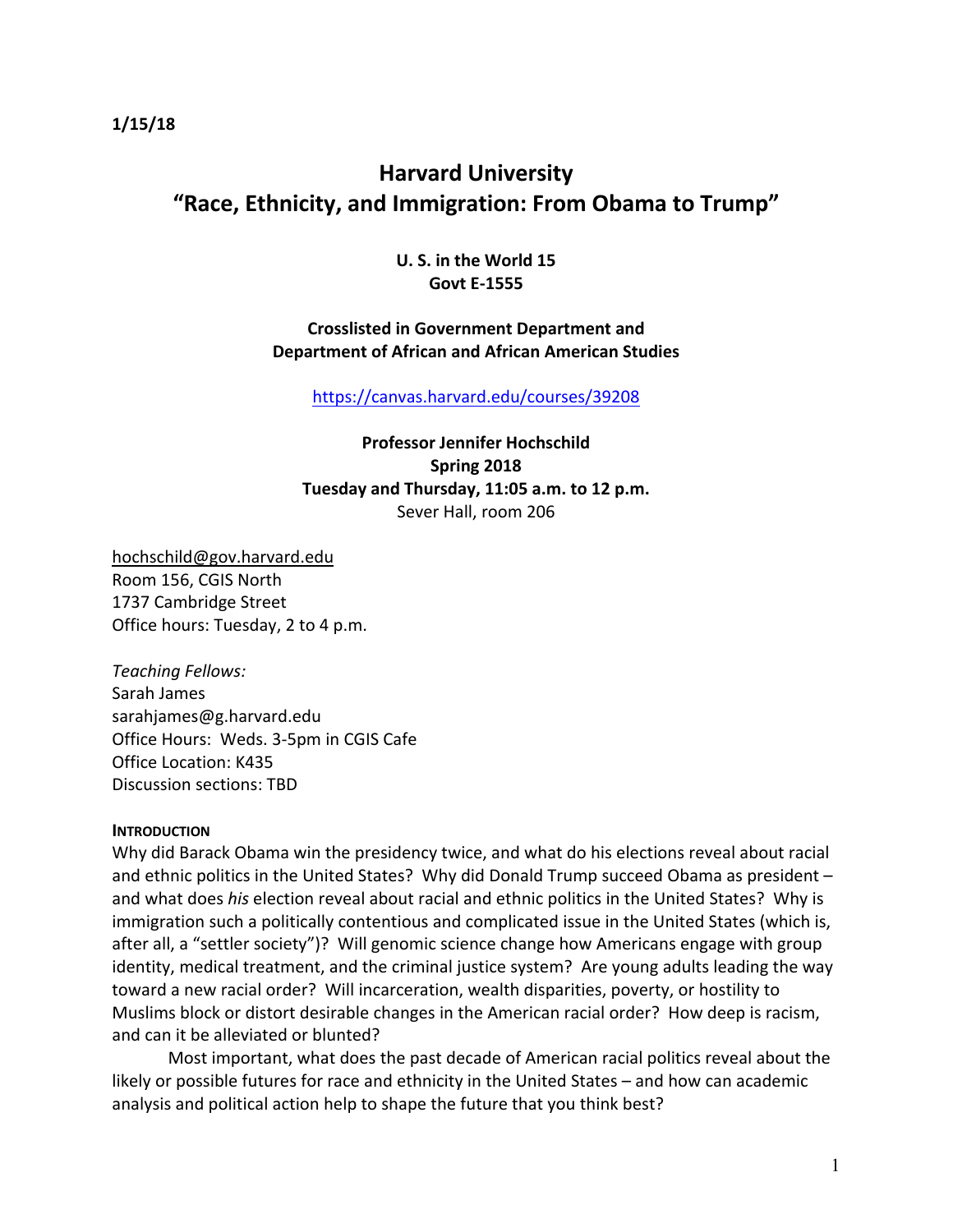This course addresses these questions, and suggests an array of possible answers (though never *the* correct answer!). We focus on current racial and ethnic dynamics in the United States, aiming to provide illuminating concepts, research findings, and moral arguments to help us understand the complexities of "race" in America. We will frequently place the material in a historical context to help us understand long-term trajectories and identify what is genuinely new about the Obama-Trump era. The starting premise is that the United States is balanced between movement toward greater equality and justice within and across groups, and the persistence or even expansion of the old, racially hierarchical order. We will explore that premise and the forces that promote both desirable and undesirable change—while recognizing that participants may define "desirable" and "undesirable" differently.

Course objectives include:

- Substantively: bring what are often siloed or politicized analyses of particular racial or ethnic groups into direct conversation with each other, using analytic categories, values, and evidence that call for comparison over time, across groups, and through different policy arenas;
- Pedagogically: analyze, discuss, and—yes—disagree on these highly fraught issues with mutual respect and willingness to tolerate uncomfortable arguments – trusting that we have enough good will, shared ground, concepts and categories for fruitful engagement;
- Behaviorally: take the label "U.S. in the World" seriously, by engaging in group-based research projects that move us out of the classroom into activity in the public arena—with the ultimate goal of helping students engage with these issues and political dynamics long after the class has ended.

# **COURSE REQUIREMENTS:**

USW 15/Govt E-1555 has four graded requirements, each worth 25 percent of the final grade: participation in classes and discussion section, short analytic paper, group project and report, and take-home final examination. You must pass each section of the course to pass the course as a whole. *Please see the separate assignment description and rubric handout for more details on each.*

Your first (individual) paper (due February 16) will explain what your group project is, why this topic and its particular focus is important to others beside yourself, and how it fits within or responds to themes and readings in the course. It is, in short, a *research* paper about the *group project.* Your second (collective) paper will be the group project report, analyzing the results of your shared work in terms of the relevant themes, issues, and readings in the course. All members of your group will receive the same grade. (Each student will also write a brief reflection memo on the group project, referring back to your individual paper to examine what did and did not transpire as you anticipated – and whether that produced a good or bad result.) The final exam is again an individual grade, as is class participation.

For the group project, three or four students in the same discussion section will engage in their choice of one of four research endeavors:

• *Interview* several people for whom aspects of racial or ethnic dynamics are a central part of their lives. These might be immigrants or the children of immigrants, people who identify as multiracial, people whose work centrally involves issues of race, ethnicity, or immigration – or others whom you suggest. Your task will be, among other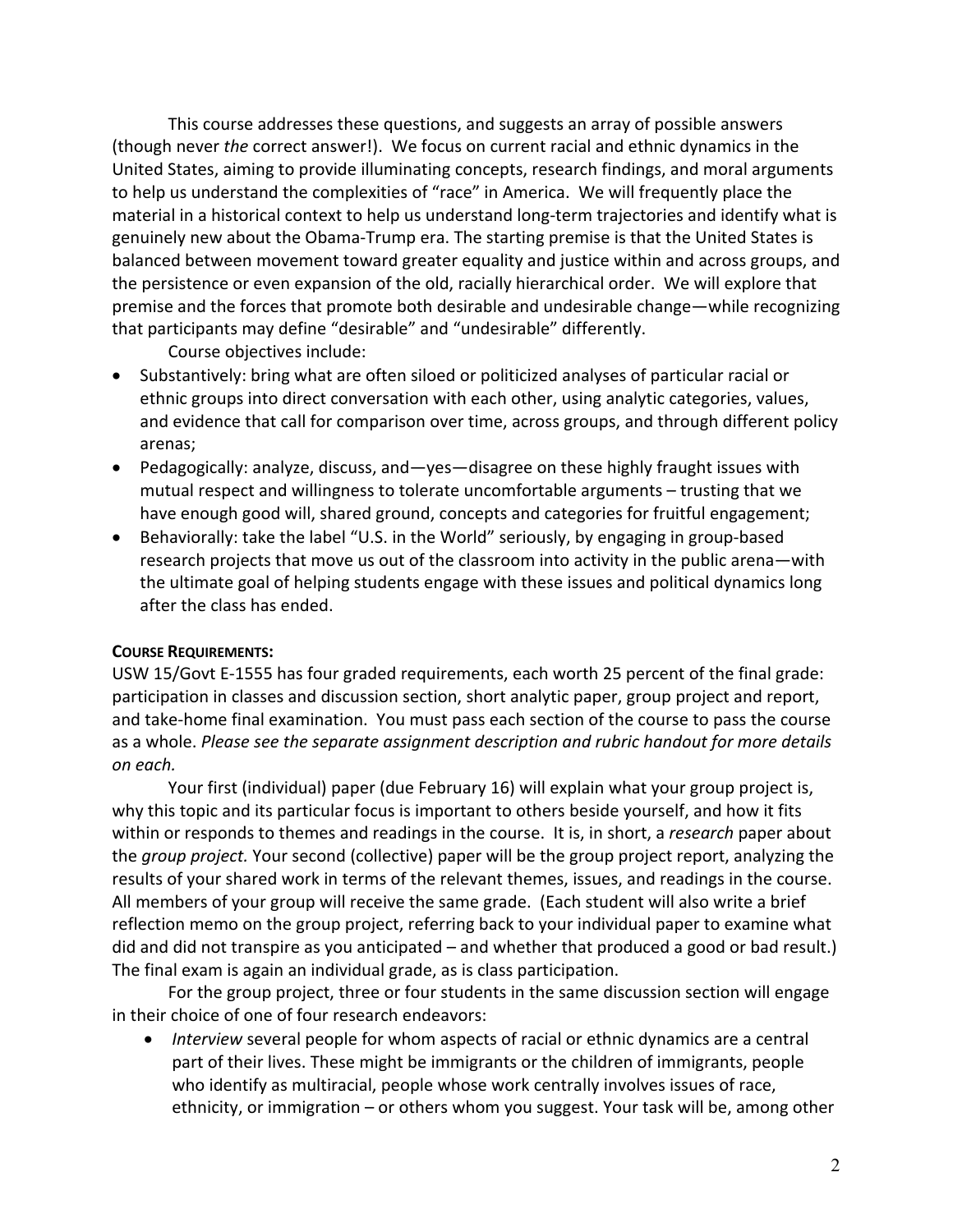things, to see how they experience race or ethnicity, how they work to improve some aspect of American racial or ethnic dynamics, and what political or policy goals they have.

- Run a *field experiment*, in which you will put people in relevantly different situations, controlling for other factors, and then ask questions designed to see if the difference in situation is associated with variation in important views or behaviors. For example, you might work with a partner of another race or ethnicity, and see whether people on the street respond differently to a questionnaire, or you might seek views from a random set of people about political candidates who are similar except for their racial background or type of political activism.
- Engage in *disciplined observation* of community events or other activities. You will design a codesheet with specific questions and categories of answers, and then collect data on those questions. For example, do political candidates of different races or ethnicities talk to voters differently, and are those differences associated with the race or ethnicity of the voter? Or do school board or PTA meetings in immigrant communities differ systematically from school board or PTA meetings in communities of the native-born?
- Design and implement a *survey*, in which you will present a written questionnaire to a sample population. You will identify a proposition to be tested operationalize it through questions that people can answer and response categories that make sense to them, determine an appropriate sample from a defined population and deliver the survey to them, and analyze the results. For example: do people with family members who are immigrants (or Muslim, or multiracial) hold different views about immigration, religious difference, or definitions of race than do people without those types of family members?

We offer here only examples of the types of project entailed by interviews, field experiments, observations, and surveys. Take these examples for what they are worth; much of the creativity and learning for the course occurs while working with a few classmates to come up with your own project. We will spend time in an early class period exploring these research options, and you will devote some section time throughout the course to discussing your progress.

Each group will present its findings to the whole class (or to other online sections) near the end of the semester. The final group paper is due on April 25; your reflection memo is due on April 30. The final exam will be sometime between May 3 and May 12, depending on the registrar's schedule.

Finally, attendance in section (in person for USW 15 students and via web-conference for Govt E-1555 students) is mandatory, as the discussions taking place in section will be a critical part of the course. Section attendance will contribute significantly to the final participation score.

#### H**arvard College USW-15 policies and expectations**

#### **COLLABORATION IN WRITTEN WORK**

Discussion and the exchange of ideas are essential to academic work. For assignments in this course, you will consult with classmates on the choice of research projects and share sources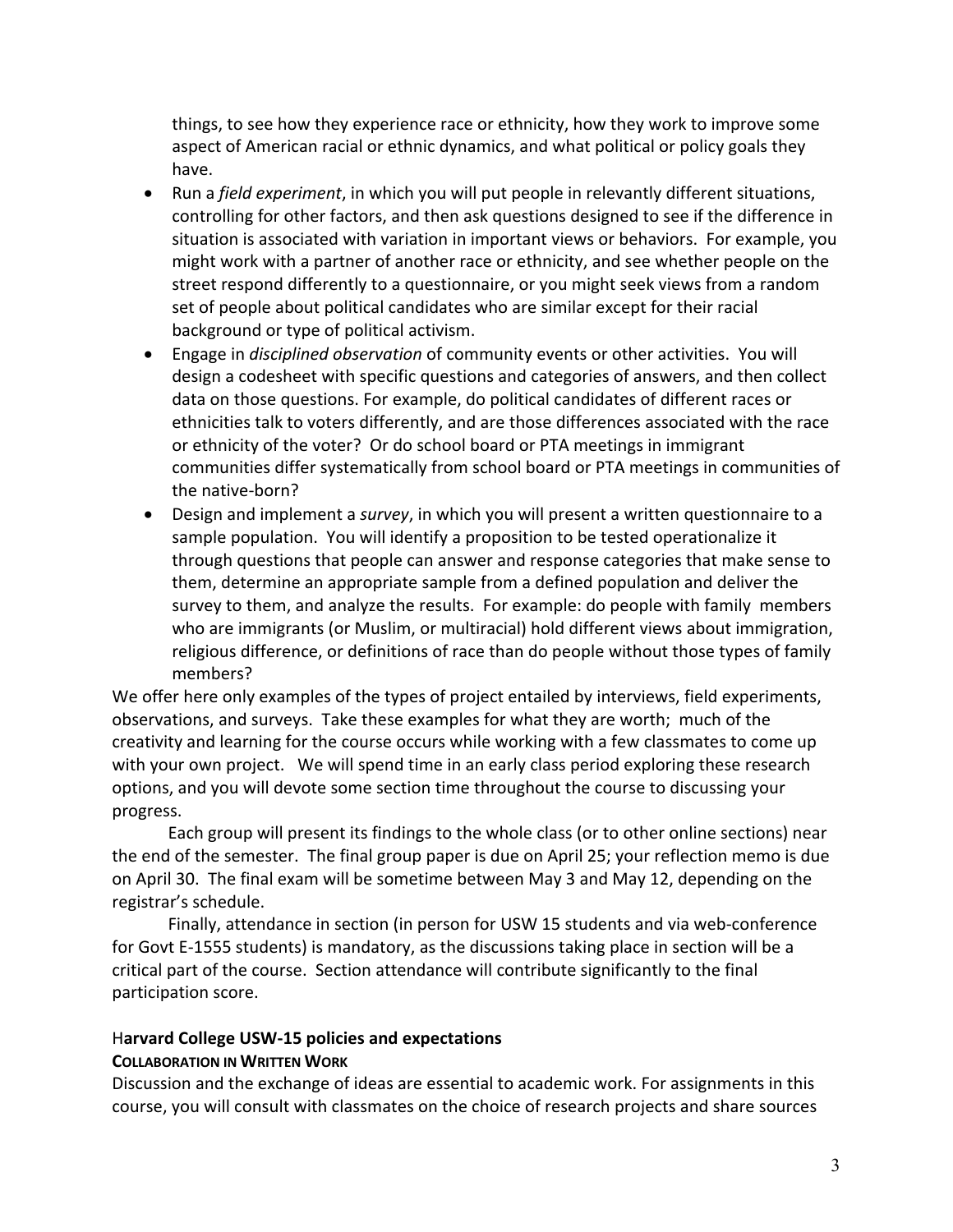and evidence. However, any written work you submit for individual evaluation must be the result of your own research and writing and must reflect your own approach to the topic. You must also adhere to standard citation practices in the social sciences and properly cite any books, articles, websites, lectures, etc. that have helped you with your work. If you received any help with your writing (feedback on drafts, etc), you must also acknowledge this assistance.

#### **WRITING RESOURCES**

Students will be expected to write papers according to college-level social science conventions. Since we know that students will have a variety of writing backgrounds, we *encourage* participants in the course to take advantage of the wide variety of resources that Harvard offers. First, some introductory lessons are available to students GovWrites (govwrites.fas.harvard.edu) that may help you with basics like writing a thesis statement or avoiding plagiarism. Additionally, peer tutors are available for appointments and walk-in hours at the Harvard College Writing Center (https://writingcenter.fas.harvard.edu/). While we strongly recommend these resources, you must make a note of any such assistance you receive when you submit individual or group papers.

# **COURSE ACCESSIBILITY**

Students needing academic adjustments or accommodations because of a documented disability must present their Faculty Letter from the Accessible Education Office (AEO) and speak with the professor by the end of the second week of the term. Failure to do so may result in the Course Head's inability to respond in a timely manner. All discussions will remain confidential, although faculty are invited to contact AEO to discuss appropriate implementation.

# **Harvard Extension School Govt E-1555 policies and expectations**

#### **ACADEMIC INTEGRITY**

You are responsible for understanding Harvard Extension School policies on academic integrity (www.extension.harvard.edu/resources-policies/studentconduct/academic-integrity) and how to use sources responsibly. Not knowing the rules, misunderstanding the rules, running out of time, submitting the wrong draft, or being overwhelmed with multiple demands are not acceptable excuses. There are no excuses for failure to uphold academic integrity. To support your learning about academic citation rules, please visit the Harvard Extension School Tips to Avoid Plagiarism (www.extension.harvard.edu/resourcespolicies/resources/tips-avoidplagiarism), where you'll find links to the *Harvard Guide to Using Sources* and two free online 15-minute tutorials to test your knowledge of academic citation policy. The tutorials are anonymous open-learning tools.

#### **Writing resources**

Students will be expected to write papers according to college-level social science conventions. Since we know that students will have a variety of writing backgrounds, we *encourage* participants in the course to take advantage of the wide variety of resources that Harvard offers. First, some introductory lessons are available to students GovWrites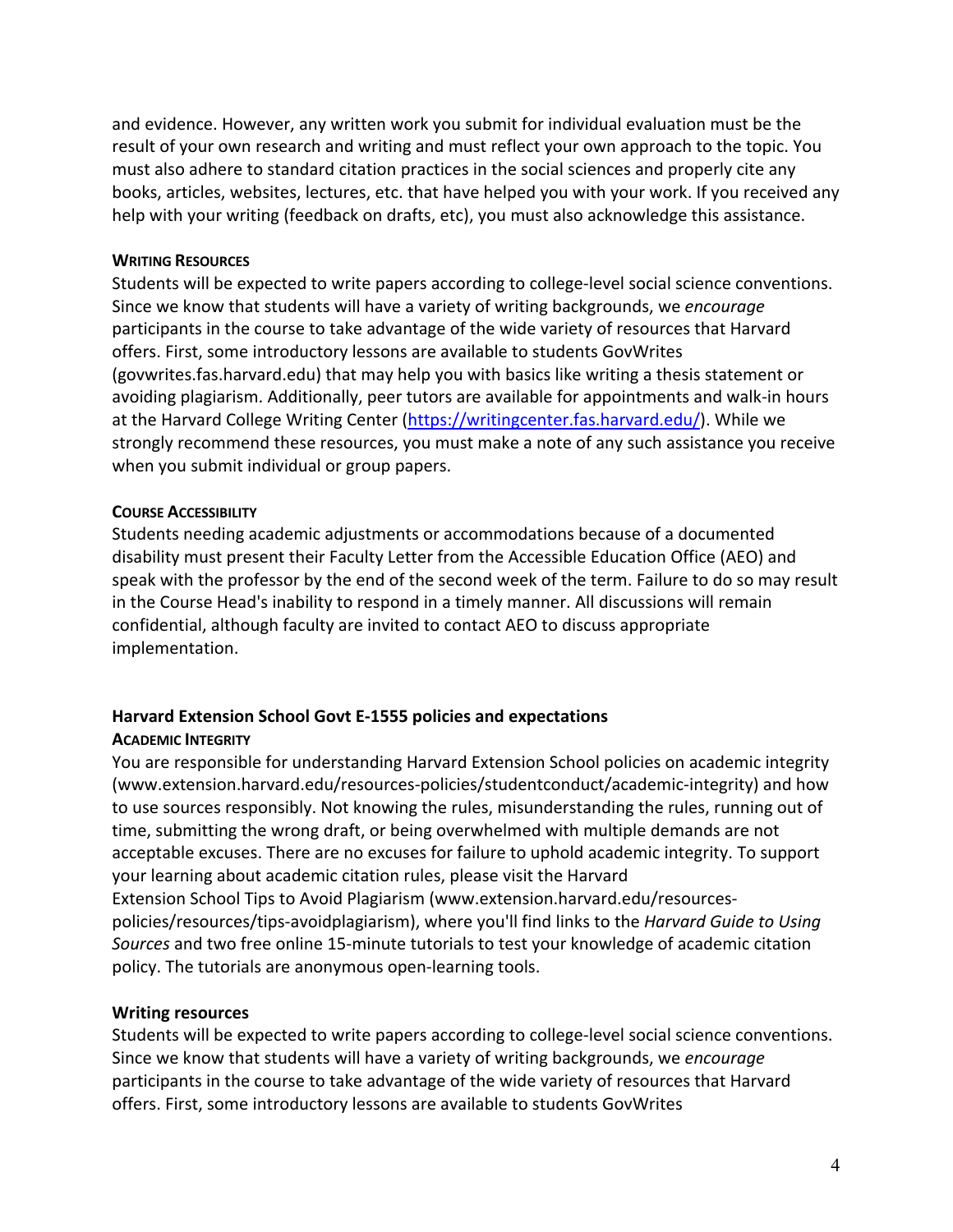(govwrites.fas.harvard.edu) that may help you with basics like writing a thesis statement or avoiding plagiarism. Additionally, Writing Center tutorials are available in-person and via Skype, and can be booked through DCE online services (see

https://www.extension.harvard.edu/resources-policies/resources/writing-center for more information). While we strongly recommend these resources, you must make a note of any such assistance you receive when you submit individual or group papers.

## **Course ACCESSIBILITY**

The Extension School is committed to providing an accessible academic community. The Accessibility Office offers a variety of accommodations and services to students with documented disabilities. Please visit www.extension.harvard.edu/resourcespolicies/resources/disability-services-accessibility for more information.

## **Online meeting expectations**

Students are expected to treat web-conference class meetings as if attending class on campus. Students are also required to have their camera and microphone turned on when participating in web-conference meetings.

## **COURSE MATERIALS**

We will be reading parts of various books. Many can be found in used bookstores or in online used bookstores, or online at Hollis. Digital versions of articles and book chapters will be in the Readings folder on the CANVAS website.

#### **WEEKLY TOPICS AND ASSIGNMENTS**

NOTE: Readings are in rough order within each topic so you should complete about the first half of the topic's reading for the first session on that topic. However, lectures and discussions may range across all the readings.

# *I. Setting the scene*

# *January 23: Puzzles and paradoxes of race and ethnicity in the United States*

#### *January 25: Stepping back: American racial orders*

Lawrence Bobo and Camille Charles, "Race in the American Mind: From the Moynihan Report to the Obama Candidacy." *Annals*, Jan 2009

Peter Schuck, "Immigration," chap. 3 of *One Nation Undecided.* Princeton University Press, 2017

*January 30: What is a race or ethnicity, anyway?*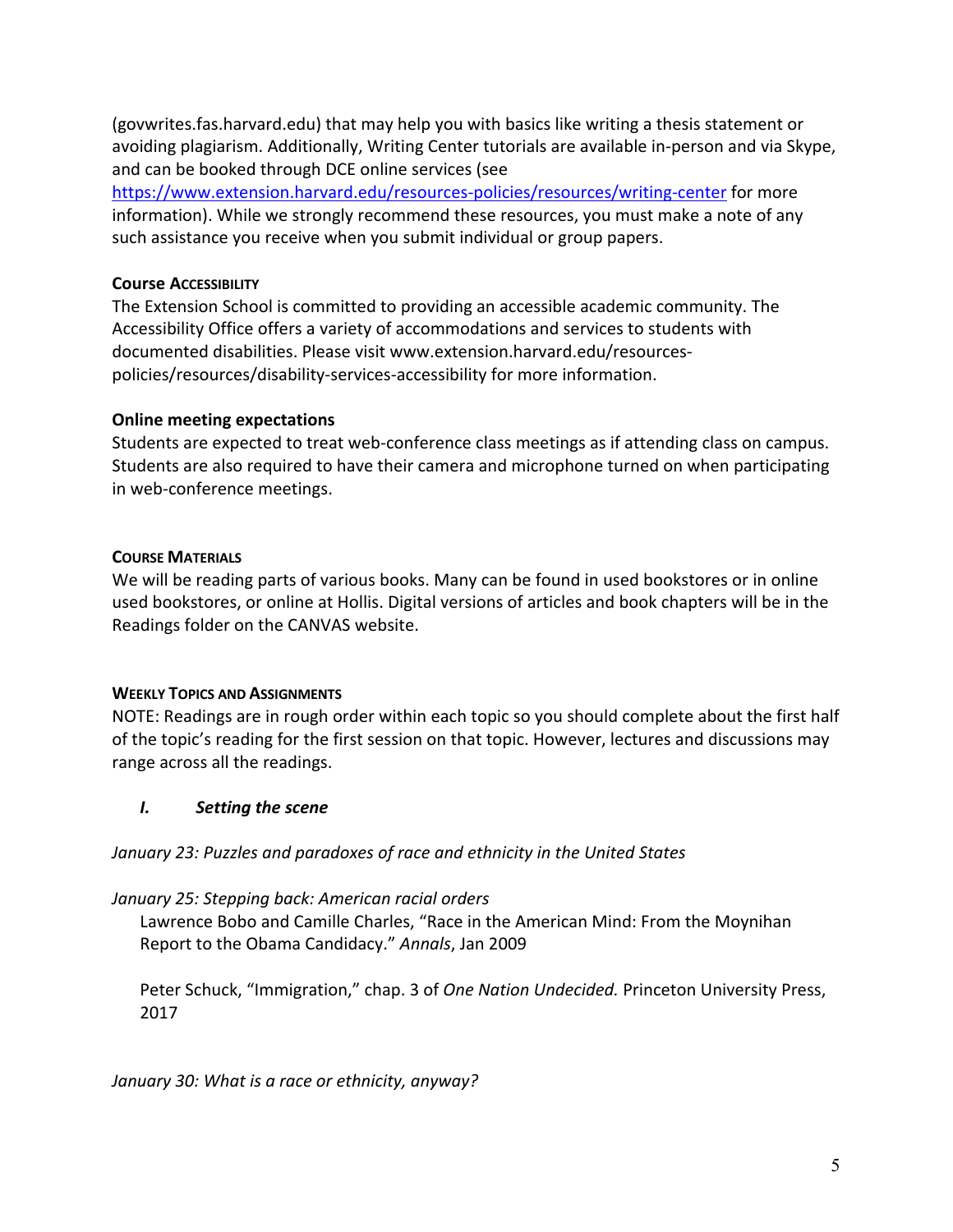American Anthropological Association, *Statement on Race*, May 17, 1998 http://www.americananthro.org/ConnectWithAAA/Content.aspx?ItemNumber=2583

Sally Satel, "I Am a Racially Profiling Doctor," *New York Times Magazine*, May 5, 2002 http://www.nytimes.com/2002/05/05/magazine/i-am-a-racially-profiling-doctor.html

Ann Morning, "Learning Race: Students on Human Difference," chap. 5 of *The Nature of Race*, University of California Press, 2011

#### **II. Themes**

#### *February 1: Multiple dimensions of diversity*

Gary Gerstle, "The Contradictory Character of American Nationality," in *Fear, Anxiety, and National Identity*, edited by Nancy Foner and Patrick Simon. Russell Sage Foundation (2015): 33-58

William Frey, *Diversity Explosion*, chaps. 2, 3, 8, 9

## *February 6: Small group projects*

#### *February 8 and 13: Us and them*

Katherine Cramer, *The Politics of Resentment*, chaps. 3, 5, 6

Bozena Welborne, et al., *The Politics of the Headscarf in the United States*, Chapter 3: "Visibly Different"

Waters, Mary C., and Philip Kasinitz. "The war on crime and the war on immigrants: racial and legal exclusion in the twenty-first-century United States." In *Fear, Anxiety, and National Identity*, edited by Nancy Foner and Patrick Simon (2015): 115-142

Christina Greer, *Black Ethnics: Race, Immigration, and the Pursuit of the American Dream,* Oxford University Press, 2013: chap. 4

# *February 15 and 20: Race, class, and politics*

Eugene Robinson, *Disintegration,* chaps. 4, 5, 7

Jennifer Lee and Min Zhou, *The Asian American Achievement Paradox*, Russell Sage Foundation, 2015, chap. 1

Tomas Jimenez, *Replenished Ethnicity*, University of California Press, 2009, chap. 5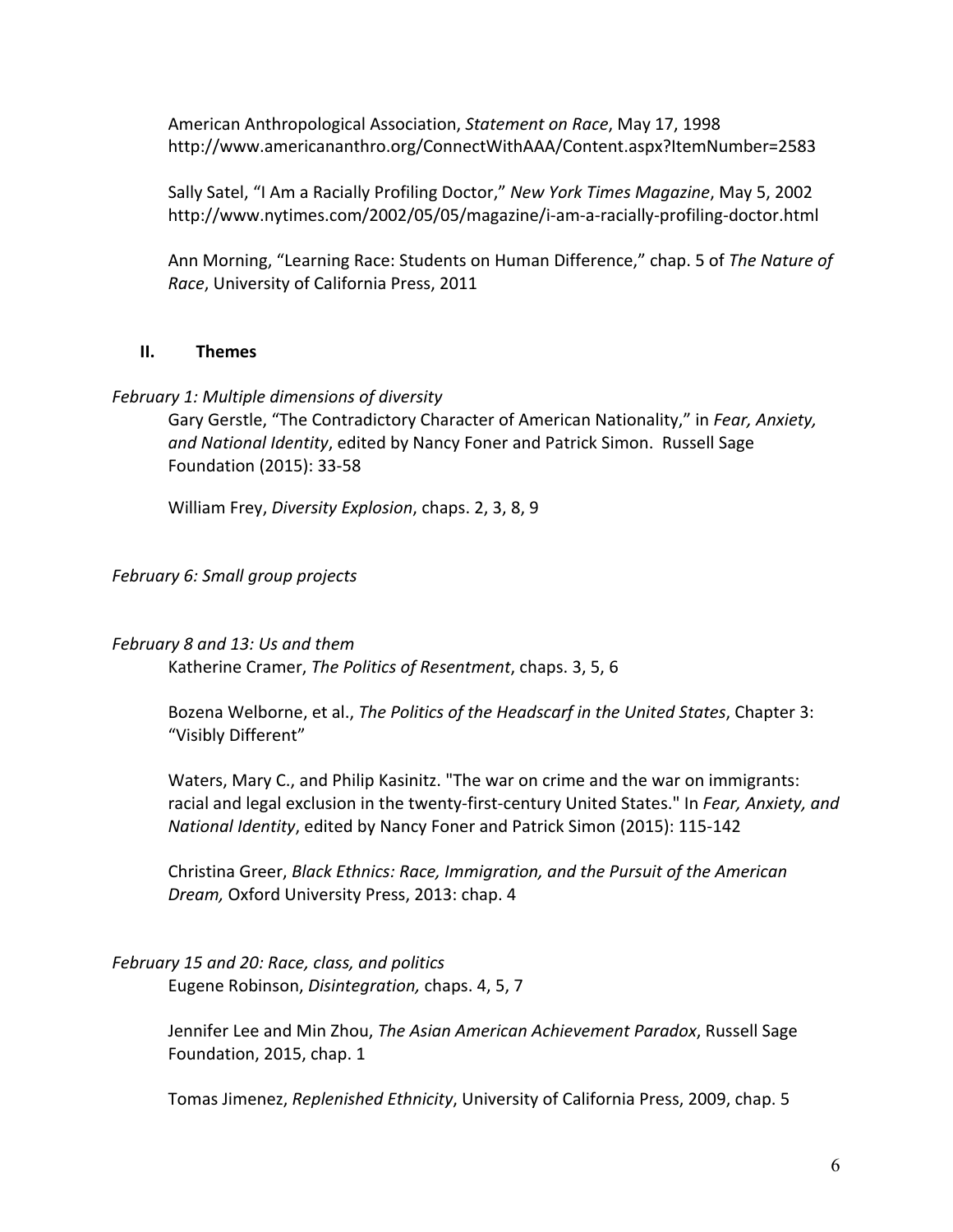Shannon Monnat, "Deaths of Despair and Support for Trump in the 2016 Presidential Election," Pennsylvania State University, Dec. 4, 2016 http://aese.psu.edu/directory/smm67/Election16.pdf?wpisrc=nl\_daily202&wpmm=1

*February 16: First paper due, in Word or PDF, to Professor Hochschild and your TF, by 4:30 p.m.*

## *February 22 and 27: Obama and Trump*

Seth K. Goldman and Diana C. Mutz, *The Obama Effect: How the 2008 Campaign Changed White Racial Attitudes*. Russell Sage Foundation, 2014, chaps. 3, 6.

Fred Harris*, The Price of the Ticket Barack Obama and the Rise and Decline of Black Politics.* Oxford University Press, 2014, chaps. 4, 6

E.J. Dionne et al. *One Nation after Trump,* St. Martin's Press, 2017, chap. 6.

Publius Decius Mus, "The Flight 93 Election" *Claremont Review*, Sept. 5, 2016 http://www.claremont.org/crb/basicpage/the-flight-93-election/

#### **III. Issues**

#### *March 1 and 6: Policing and incarceration*

Michael Fortner, "The Carceral State and the Crucible of Black Politics: An Urban History of the Rockefeller Drug Laws," *Studies in American Political Development,* April 2013

Bruce Western and Becky Pettit, "Incarceration and Social Inequality," *Daedalus*, v. 139 Iss. 3, Summer 2010, pp. 8-19

Amy Lerman and Vesla Weaver, *Arresting Citizenship.* University of Chicago Press, 2014. Chaps. 6 and 7.

David Dagan, Steven M. Teles, "Locked In? Conservative Reform and the Future of Mass Incarceration," *Annals,* 2013

# *March 8 and 20: Immigration and Migrants*

Helen Marrow, "The Difference a Decade of Enforcement Makes: Hispanic Racial Incorporation and Changing Intergroup Relations in the American South's Black Belt (2003-16)." in *The Politics of New Immigrant Destinations: Transatlantic Perspectives*, edited by Stefanie Chambers, et al. : Temple University Press, 2017: 102-20

Roberto Gonzales,. "Learning to be illegal: Undocumented youth and shifting legal contexts in the transition to adulthood." *American Sociological Review,* 2011: 602-619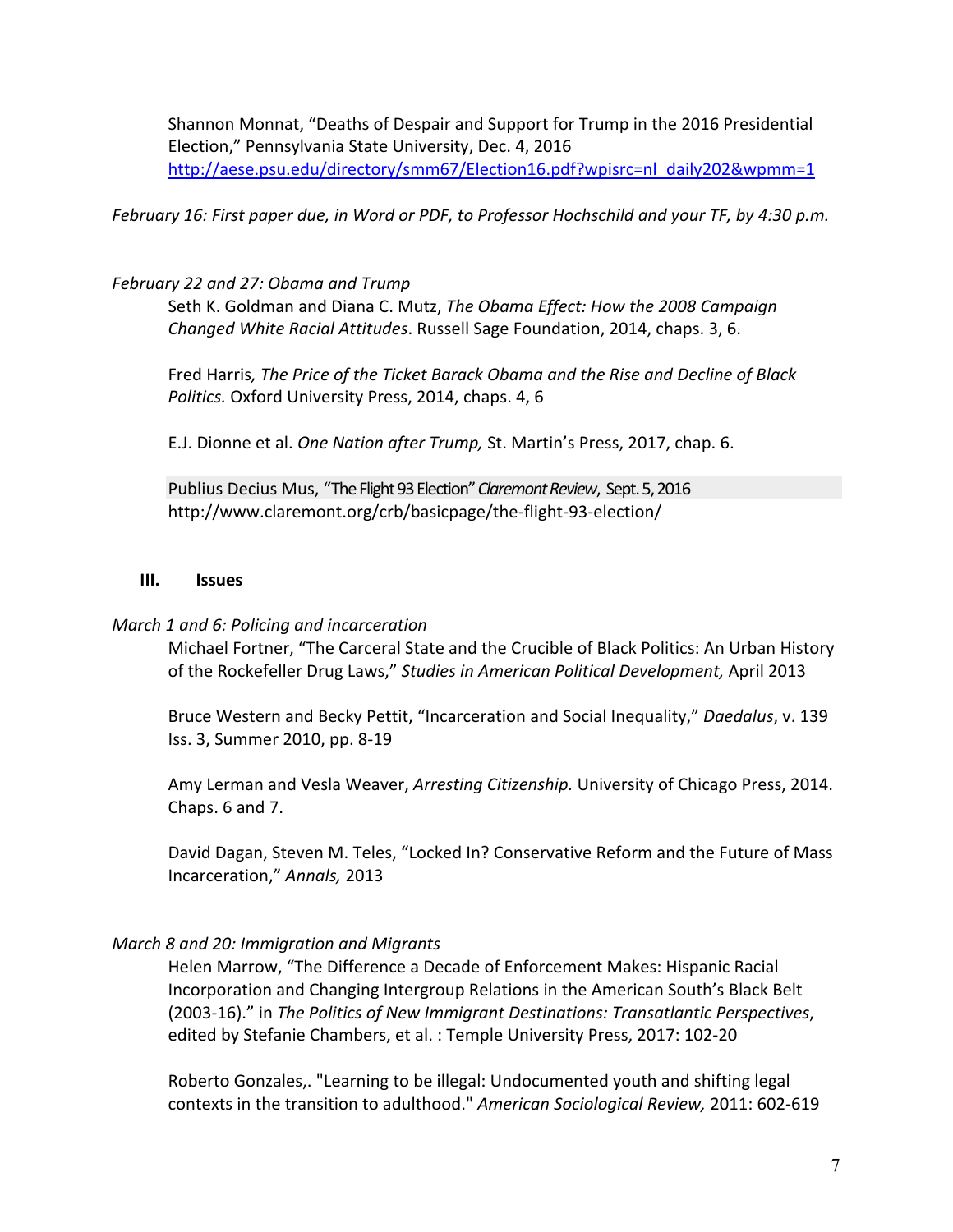George Borjas**, "** The Immigration Debate We Need," *New York Times,* Feb.. 27, 2017

https://www.nytimes.com/2017/02/27/opinion/the-immigration-debate-weneed.html?action=click&pgtype=Homepage&clickSource=storyheading&module=opinion-c-col-right-region&region=opinion-c-col-rightregion&WT.nav=opinion-c-col-right-region&\_r=0

Tomás Jiménez and Adam Horowitz, "When White Is Just Alright: How Immigrants Redefine Achievement and Reconfigure the Ethnoracial Hierarchy," *American Sociological Review* 2013: 849-871

*March 22 and 27: Using genomic science in medicine, law, and identity* Neil Risch et al. (2002). "Categorization of Humans in Biomedical Research: Genes, Race, and Disease." *Genome Biology* 3 (7): 1-12.

Mike Bamshad, "Genetic Influences on Health: Does Race Matter?" *JAMA,* August 24/31, 2005

Henry Louis Gates*, Finding Your Roots*, University of North Carolina Press, 2014: Forward by David Altshuler, Introduction and Chapter 7

Dorothy Roberts, *Fatal Invention: How Science, Politics, and Big Business Re-create Race in the Twenty-first Century,* 2012: chaps. 10, 12.

#### *March 20 and April 3: Poverty and schooling*

Alex Kotlowitz, *There Are No Children Here*, Doubleday 1992: chapters 7-12

Philip Kasinitz et al. *Inheriting the City: The Children of Immigrants Come of Age.* Russell Sage Foundation, 2010: chap. 10

The Equality of Opportunity Project: Read at least 2 of the 3 1). Raj Chetty et al., "Mobility Report Cards: The Role of Colleges in Intergenerational Mobility" http://www.equality-ofopportunity.org/assets/documents/coll\_mrc\_summary.pdf

2) Raj Chetty et al., "The Fading American Dream: Trends In Absolute Income Mobility Since 1940" http://www.equality-ofopportunity.org/assets/documents/abs\_mobility\_summary.pdf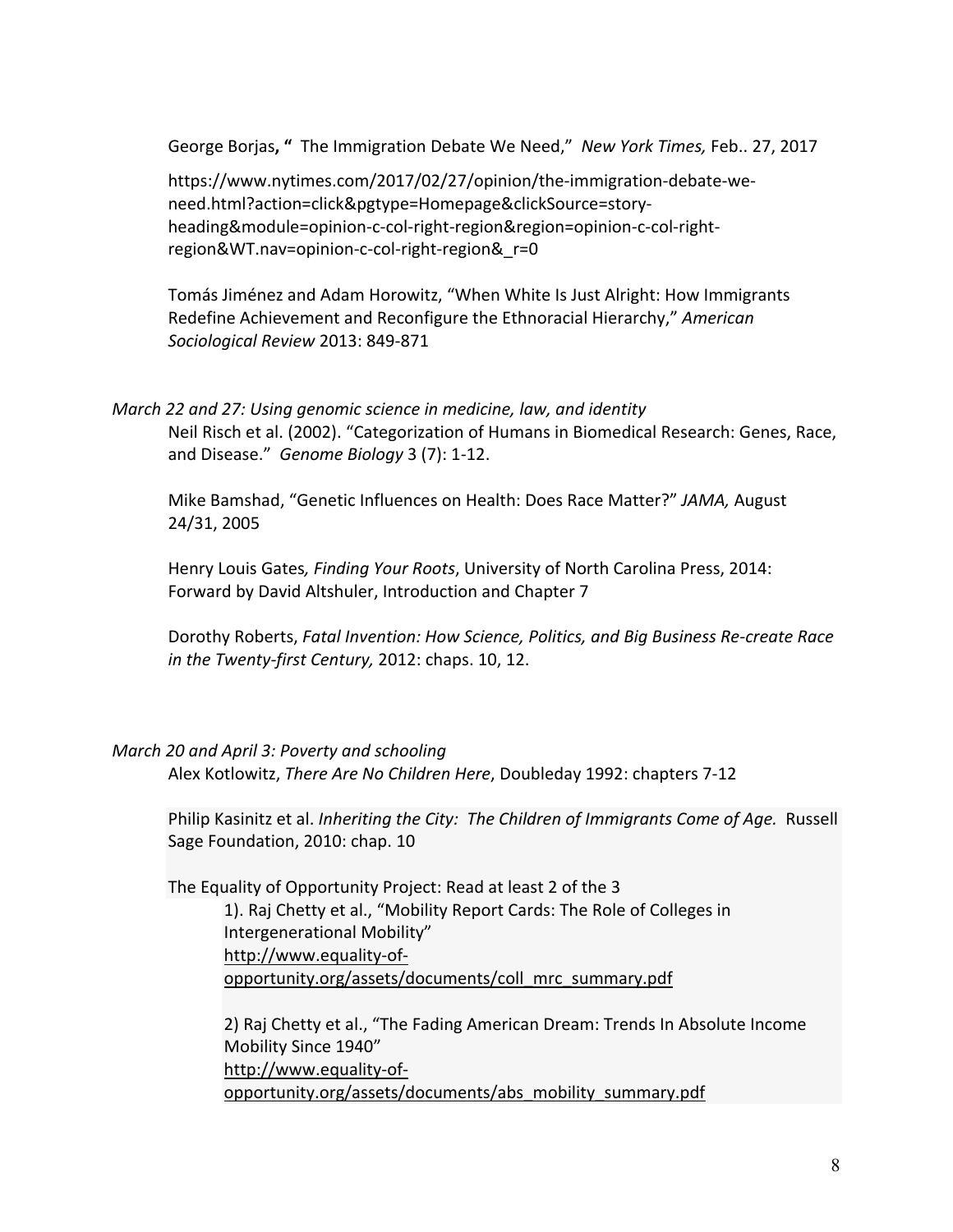3) Raj Chetty et al. , "The Effects of Exposure to Better Neighborhoods on Children"

http://www.equality-of-

opportunity.org/assets/documents/mto\_exec\_summary.pdf For more detailed versions of these papers, including video and pptx slides, see http://www.equality-of-opportunity.org/documents/

## *April 4: Affirmative action*

Tom Price "Affirmative Action and College Admissions." *CQ Researcher*, vol. 27 (November 17,2017), pp. 969-992. Retrieved from http://library.cqpress.com/

Julie Peterson and Lisa Rudgers, "The Attack on Affirmative Action is Simple and Powerful—and Wrong." *Inside Higher Ed*, August 15, 2015 https://www.insidehighered.com/views/2017/08/15/why-colleges-and-universitiesneed-affirmative-action-programs-essay

Richard Sander and Stuart Taylor Jr., "The Painful Truth about Affirmative Action." *The Atlantic.* October 2012. https://www.theatlantic.com/national/archive/2012/10/thepainful-truth-about-affirmative-action/263122/

# *April 10: Speech, safety, and diversity*

Greg Lukianoff and Jonathan Haidt, "The Coddling of the American Mind," *Atlantic Magazine*, 2015 https://www.theatlantic.com/magazine/archive/2015/09/the-coddling-of-the-

american-mind/399356/

John Villasenor, "Views among College Students regarding the First Amendment: Results from a New Survey," Brookings Institution, Sept. 18, 2017 https://www.brookings.edu/blog/fixgov/2017/09/18/views-among-college-studentsregarding-the-first-amendment-results-from-a-new-survey/

# *April 12: Protest and elections*

Jelani Cobb, "The Matter of Black Lives," *The New Yorker*, March 14, 2016

"Growth and Opportunity Project Report." Republican National Committee. December 2012. https://apps.washingtonpost.com/g/documents/politics/republican-nationalcommittees-growth-and-opportunity-project-report/380/

Griffin, John D. "When and why minority legislators matter." *Annual Review of Political Science* 17 (2014): 327-336